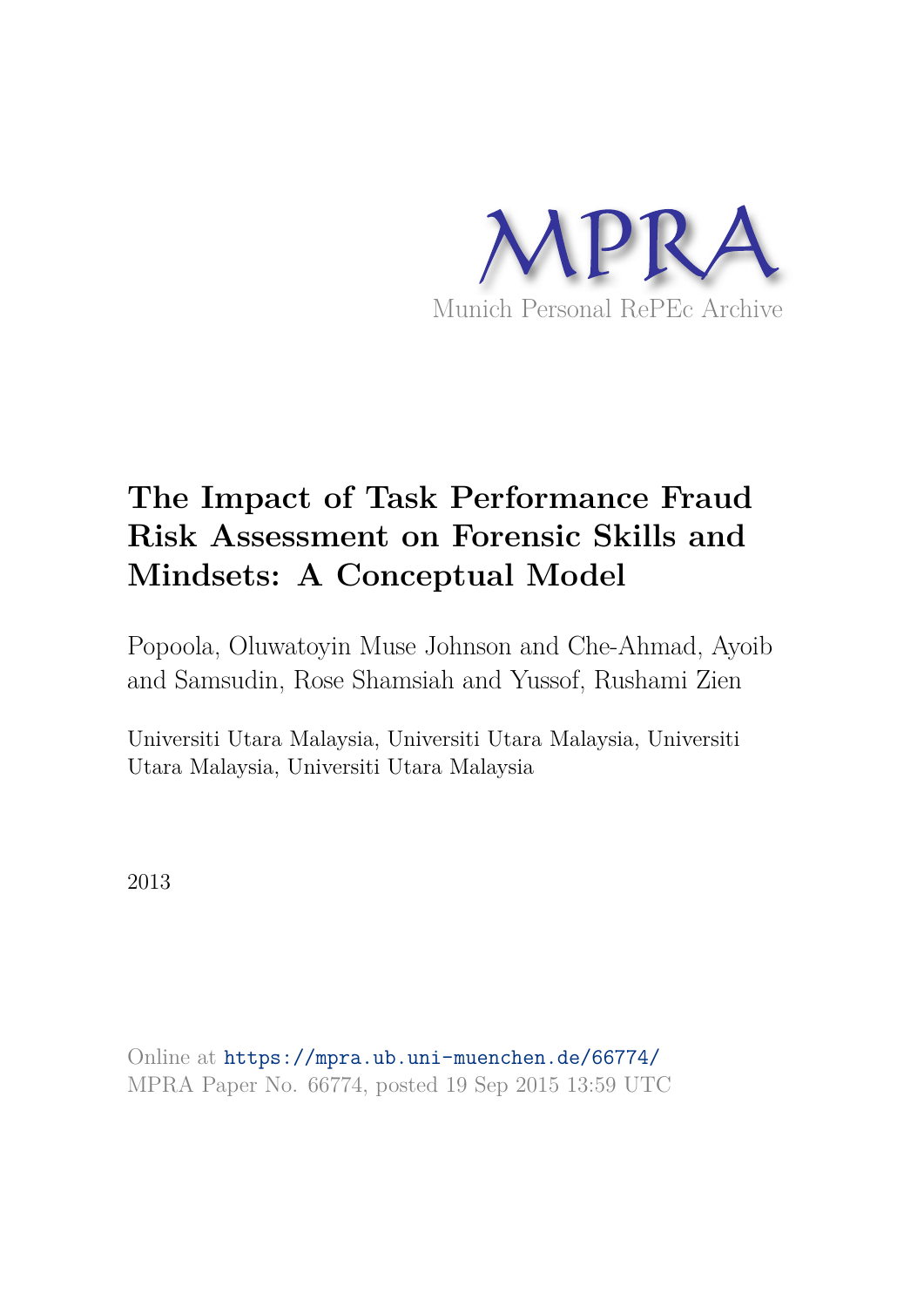# **The Impact of Task Performance Fraud Risk Assessment on Forensic Skills and Mindsets: A Conceptual Model**

Oluwatoyin Muse Johnson Popoola, Ayoib Che Ahmad, Rose Shamsiah Samsudin, and Rushami Zien Yussof

*College of Business, School of Accountancy, Universiti Utara Malaysia omjp0658@gmail.com,ayoib@uum.edu.my,shamsiah@uum.edu.my,rzy278@uum.edu.my* 

#### **Abstract**

*This paper discusses the impact of task performance, fraud risk assessment and forensic accountants and auditors' skills and mindsets in the Nigerian public sector. It also draws the attention of the users of public sector accountants and auditors such as the Economic and Financial Crimes Commission, the Independent and Corrupt Practices Commission, Special Control Unit of Money Laundering, Terrorism Financing and white collar crimes. The objective of the study is to enhance the fraud risk assessment task performance in the Office of both Auditor General for the Federation and Accountant General of the Federation through the effective use of skills and mindsets (forensic accountant vs. auditor), which will usher in the best corporate governance practices in the Nigerian public sector. Thus, the study suggests performance measurement can be improved considering the impact of forensic accountant skills and mindsets on fraud risk assessment in the Nigerian public sector.* 

**Field of Research:** Forensic Accounting and Financial Criminology

**JEL Codes:** FA108 and FA112

# **1. Introduction**

In the modern era of trade globalization, characterize with the high level acquisition and adoption of technology as a business enabler, increase in fraud and corrupt practices, and new and complicated legislation which offers new opportunities for both the perpetrators of fraud and forensic accountants. According to the Committee of Sponsoring Organizations of Treadway Commission (COSO), it is the responsibility of the management of every organization in the public sector environment to put in place adequate measures of control to strengthen its activities and imbibe good corporate governance practices (COSO, 2011).

Consequent upon the highly publicized corporate scandals involving Adelphia, Enron, WorldCom, Tyco, and others (Sarbanes-Oxley Act 2002) at the dawn of the new century, and coupled with concerns over money laundering to support terrorism and racketeering, the auditor's responsibility for detecting material fraud within organizations has come to the forefront of the public's attention (AICPA, 2002; Wells, 2005).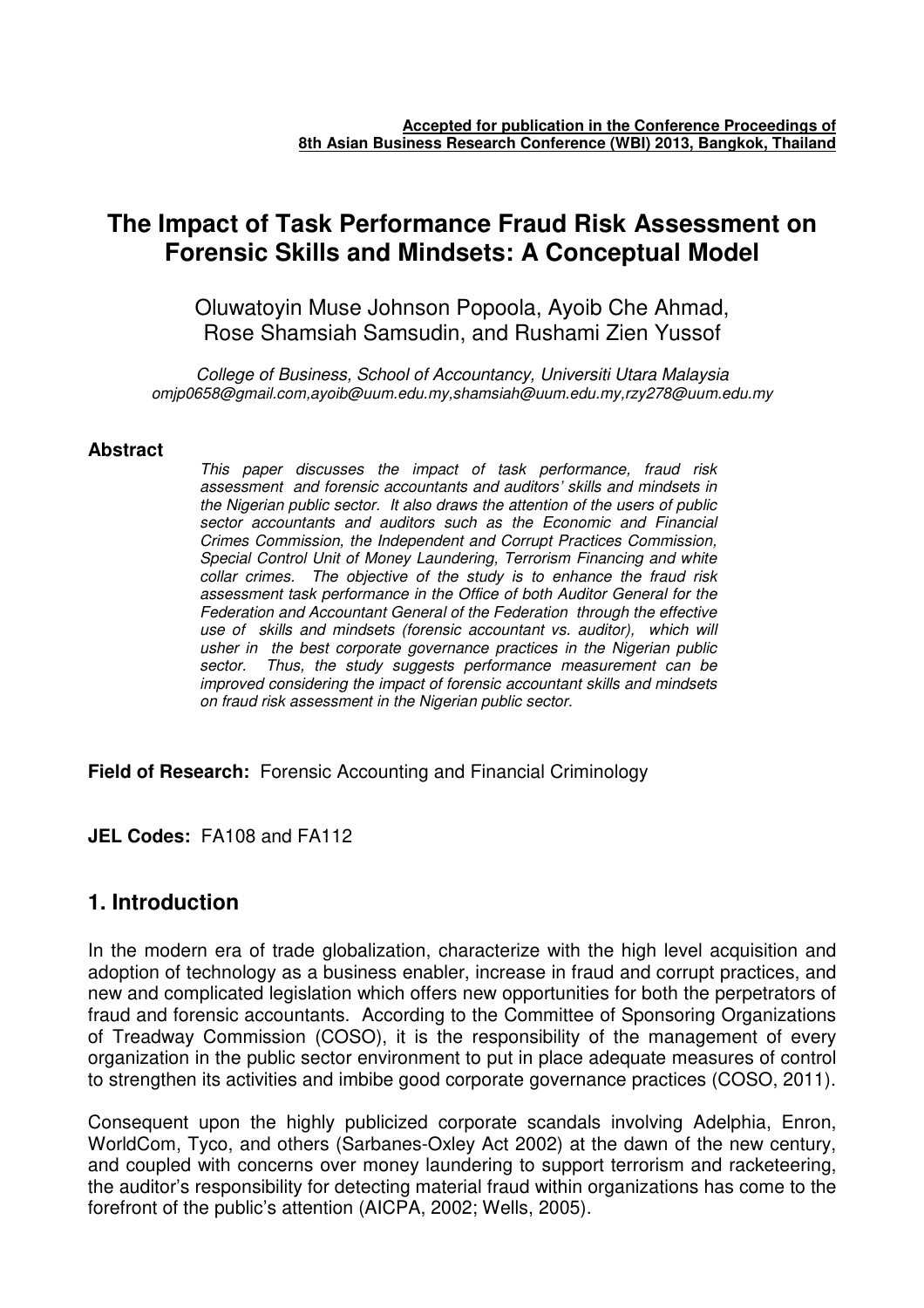The need for reforms and the establishment of various institutional, legal and regulatory frameworks such as the creation of the Public Company Accounting Oversight Board (PCAOB), passage of the Sarbanes-Oxley Act of 2002, AICPA Statement on Auditing Standards (SAS) No. 99, *Consideration of Fraud in a Financial Statement Audit,* and ICAN Nigerian Standards of Auditing (NSA) No. 5, *The Auditor's Responsibility to Consider Fraud in an Audit of Financial Statements* become inevitable*.* These frameworks are meant to address internal controls for detecting and deterring fraud and encourage financial statement auditors to be more aggressive in searching for fraud (Kranacher, et al. 2008). In addition, the legislation made major changes in the rules for corporate governance, financial disclosure, auditor independence and corporate criminal liability (Pinkham, 2012). Despite of all these measures, loss due to fraud in the public sector is on the increase. For example, the National Action Agency for Fraud (NFAAF, 2011) in the United States reported the loss traced to the public sector of \$21.2 billion out of \$38.4 billion. Other areas include private sector \$12 billion, individual \$4 billion and charity organization \$1.2 (NFAAF, 2011).

The organs of accountability and transparency in Nigeria such as EFCC, ICPC, SCUML, Code of Conduct Bureau (CCB), and Code of Conduct Tribunal (CCT) have wide powers to enforce all applicable laws to arraign, prosecute, and confiscate on behalf of the government any perpetrators of fraud, economic and white collar crimes; and also to regulate the conduct of public sector employees. Other regulatory and scrutinizing institutions such as the Due Process, Debt Recovery, Fiscal Responsibility Act (2007) and Procurement Act (2007) were also established and empowered with a view to curb fraudulent practices, misappropriation of funds, diversion of government properties and other occupational fraud.

Despite the establishment and funding of these accountability organs and other measures to reduce the incidence of fraud in the Nigerian public sector, fraud has become endemic, a cankerworm which defies all prescriptions as mirrored by several national and international publications. For example, the following few cases were reported: (1) \$31 Billion Stolen Under President Jonathan of Nigeria (Punch, November 25, 2012), (2) Nigeria: KPMG - Nigeria, Most Fraudulent Country in Africa (THIS DAY, November 23, 2012), (3) Nigeria: Court Remands Two in EFCC Custody for Alleged N14.6million Fraud (LEADERSHIP - Abuja, November 26, 2012); (4) Nigeria: Ahmadu Ali's Son Re-Arraigned Over N4.4 Billion Subsidy Fraud (LEADERSHIP - Abuja, November 26, 2012); and (5) Nigeria: More Boost for Corruption (VANGUARD, November 27, 2012). More cases of fraud and fraud related can be found in the various organs of accountability websites.

This study focuses on the accounting and auditing systems in the public sector of Nigeria and the unit of analysis is the Office of the Accountant General of the Federation and the Auditor General for the Federation. These two Offices engage the services of accountants and auditors in the public sector and it is from their pool that officers are transferred or seconded to all ministries, departments and agencies of the government.

# **2. Literature Review**

# **2.1 Introduction**

According to the International Public Sector Accounting Standard Board (IPSASB, 2012), the term "public sector" refers to national governments, regional (for example, state, provincial, territorial) governments, local (that is, city, town) governments and related governmental entities (e.g., agencies, boards, commissions and enterprises). The public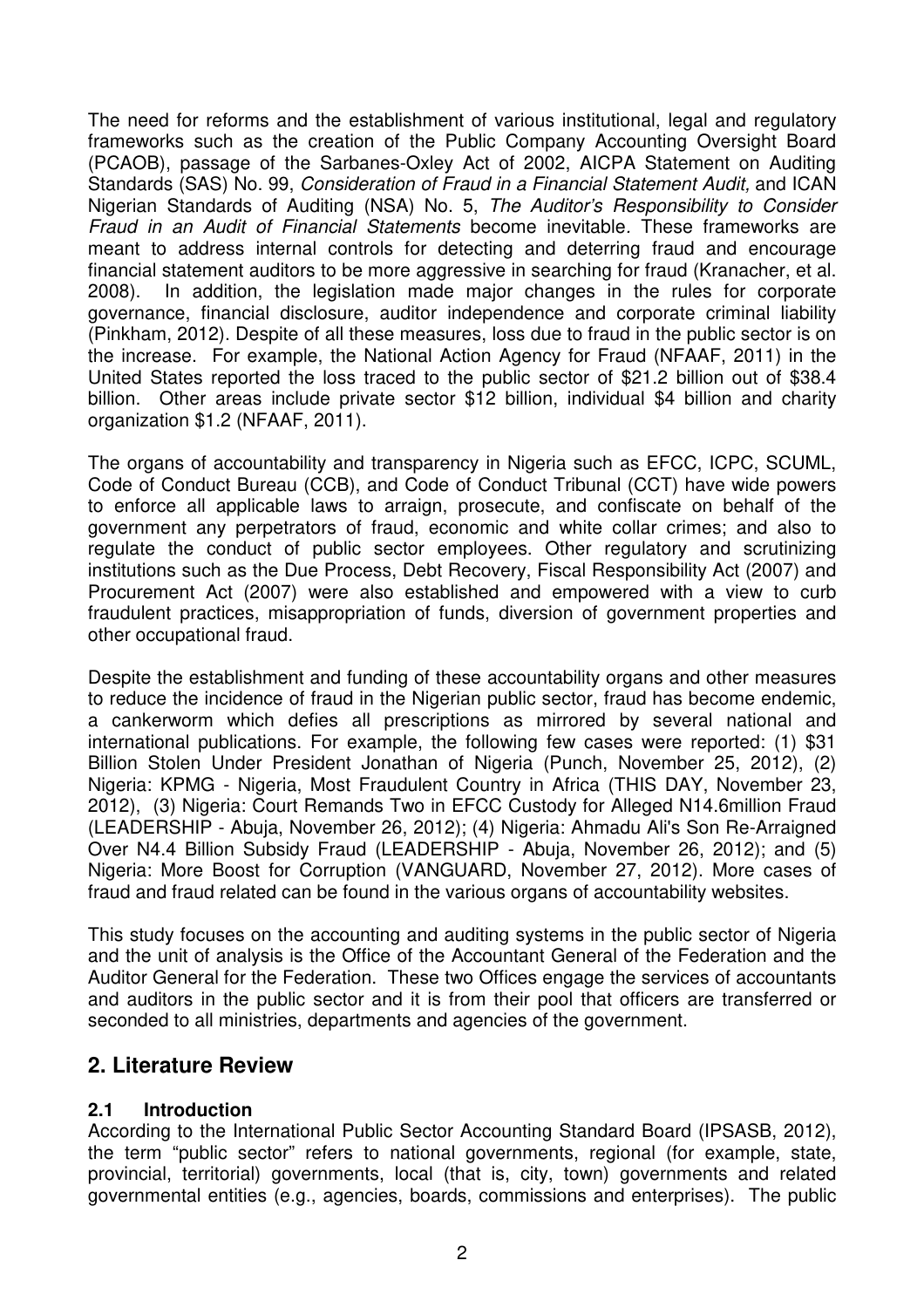sector can also be defined as all organizations which are not privately owned and run, but all organizations which are established, operated and financed by the government on behalf of the public. It suffices to say that organizations which are under the control of the public, but provide services where profit is not a primary motive (ICAN, 2009; Bammeke, 2008; Adams, 2004). In like manner, public sector accounting can be defined as a process of recording, communicating, summarizing, analyzing, and interpreting government financial statements and statistics in aggregate and in details; the receipts, custody and disbursement and rendering of stewardship of public funds entrusted (Adams, 2004; Hassan, 2001; Daniel, 1999; Johnson, 1986). This classification is similar to the universally accepted financial accounting definition as accounting is in government, private or public limited liability companies whose essentials are to record all historical costs and incomes and when further processed to become a veritable information necessary for current appraisal, future decision making and performance control (ICAN, 2006).

#### **2.1.1 Concept of Accounting and Auditing**

Accounting services can be defined as the preparation and analysis of financial information which is reported to internal and external users via financial statements. Auditing services involve evaluating the reliability and credibility of financial information, as well as "the systems and processes responsible for recording and summarizing that information" (Messier, Glover & Prawitt, 2006).

As noted by International Accounting Education Standards Board (IAESB), auditing is a structured process that involves the application of analytical skills, professional judgment and professional skepticism. It is usually performed by a team of professionals, directed with managerial skills; uses appropriate forms of technology and adheres to a methodology; complies with all relevant technical standards, such as International Standards on Auditing (ISAs), International Standards on Quality Control (ISQCs), International Financial Reporting Standards (IFRS), International Public Sector Accounting Standards (IPSAS); any applicable international, national or local equivalents; and complies with required standards of professional ethics (IES 8, 2006).

#### **2.1.2 The Concept of Forensic Accounting**

Forensic accounting is the application of accounting knowledge and investigative skills to ascertain, record, summarize, evaluate, interpret, and communicate information in order to resolve legal issues.

According to Merriam Webster Dictionary, forensic means "belonging to, used in or suitable to courts of judicature or to public discussion and debate". The American Institute of Certified Public Accountants (AICPA, 2002) defines forensic accounting as "the ability to identify, collect, analyze, and interpret financial and accounting data and information; apply the relevant data and information to a legal dispute or issue; and render an opinion." It is the integration of accounting, auditing and investigative skills (Adebisi, 2011). Also known as investigative accounting, forensic accounting is a detailed examination and analysis of financial documents and records for use as evidence in a court of law (Boleigha, 2011). The term "forensic accounting" can refer to anything from the execution of a fraud analysis to the recreation of "true" accounting records after the discovery that they have been manipulated and it encompasses both litigation support and investigative accounting. Forensic accounting is focused upon both the evidence of economic transactions and reporting as contained within an accounting system, and the legal framework which allows such evidence to be suitable to the purpose(s) of establishing accountability and/or valuation (Bolutife, 2011).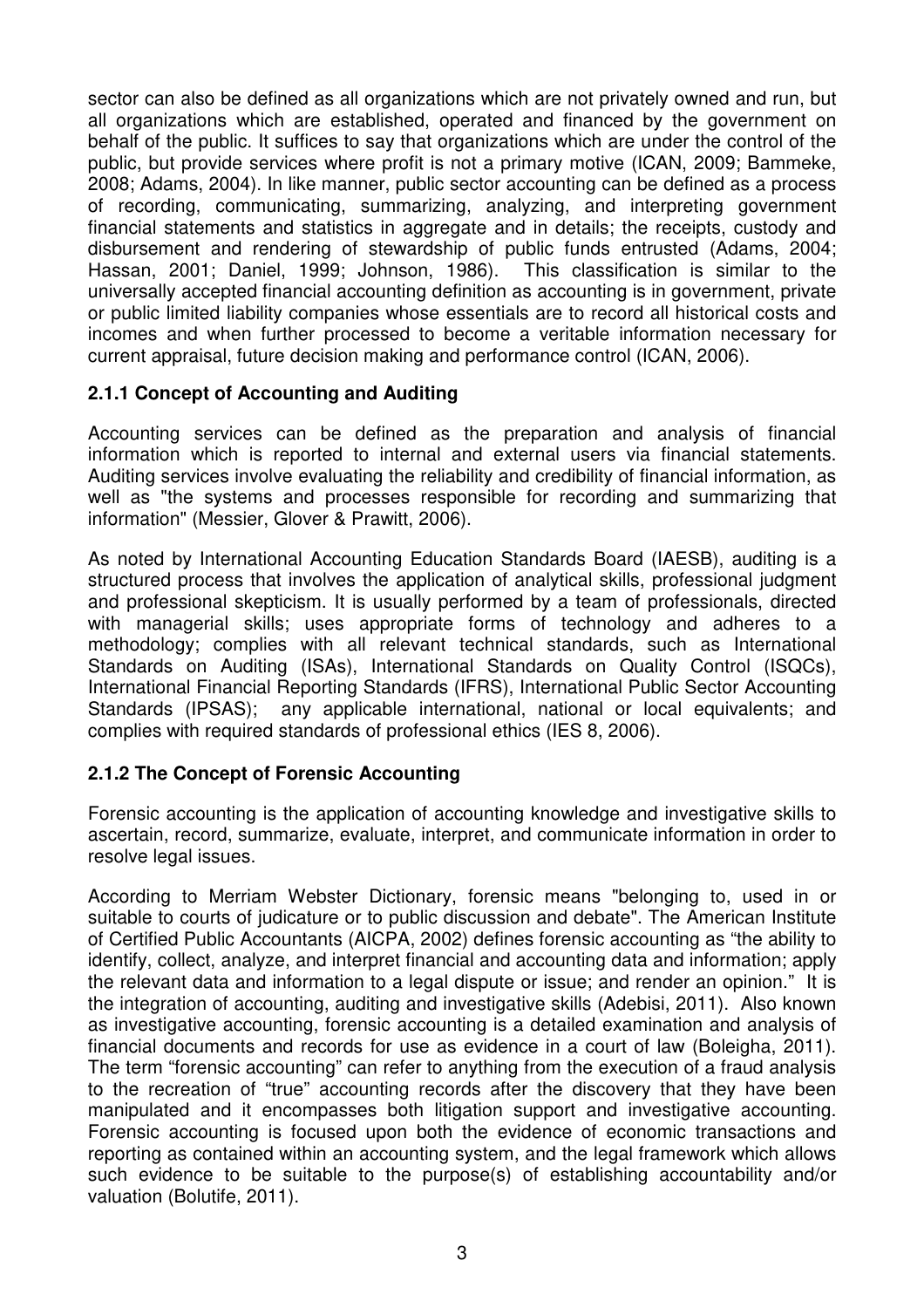According to Danie du Plessis (2010), the designation given to persons performing forensic accounting services is uncertain. The terminology being used is expert accountant, forensic accountant, fraud auditor, fraud investigator, fraud examiner and risk control manager.

#### **2.1.3 Concept of Transparency and Accountability**

Dandago (2001) defines accountability as the ability to give explanations or reasons regarding what one does at any given time; it is about the ability to satisfactorily account for whatever has been entrusted into an officer's care. According to Johnson (1996) as cited by Onyeanu (2005), accountability means the obligation to answer for a responsibility that has been conferred. Bovens (2004) describes public accountability as the obligation of an actor to publicly explain and justify conduct to some significant other. This usually involves not just information about performance, but also the possibility of debate and judgment and the imposition of formal or informal sanctions in case of poor performance. According to Popoola (2008), accountability is a more complex notion implying a due and proper rendering of accounts. It entails fiscal accountability, process accountability, that is, demonstrating that the organization has achieved what it sets out to achieve, and programmed accountability, which confirms that the institution/organization has acted in accordance with its mission statement.

The concept of transparency entails the dissemination of information that the public has a legal right to access at any given moment. This involves a genuine communication policy which includes the publication of detailed reports which set out an organization's financial position and financial management principles and disclose internal decision making structures, operational methodologies and details of ongoing and proposed projects and initiatives.

As noted by Pollitt and Bouchaert (2000), the Thatcher-government in United Kingdom introduced the New Public Management (NPM) – an ideology that public accountability is both an instrument and a goal. It is an instrument to enhance the effectiveness and efficiency of public governance, but it has gradually also become a goal in itself. 'Public accountability' has become an ideograph, a rhetorical symbol for good governance.

In Nigeria, the Fiscal Responsibility Act (2007) was introduced as panacea for public accountability and good governance to enhance the effectiveness and efficiency in the public sector. The Senate screened the Commissioners in September 2008 which in essence signposts the beginning of a journey to public accountability and hence good governance. The impact of the Act in fraud and financial crime reduction in the public sector cannot be accurately determined.

# **2.1.4 Concept of Fraud**

The Black's Law Dictionary defines fraud as all multifarious means which human ingenuity can devise, and which are resorted to by one individual to get an advantage over another by false suggestions or suppression of the truth. It includes all surprise, trick, cunning or dissembling, and unfair way by which another is cheated. Fraud is the result of misleading, intentional actions or inaction (including making misleading statements and omitting relevant information) to gain an advantage. Keshi (2011) describes fraud as a means by which a person can achieve an advantage over another by false suggestions or suppression of the truth.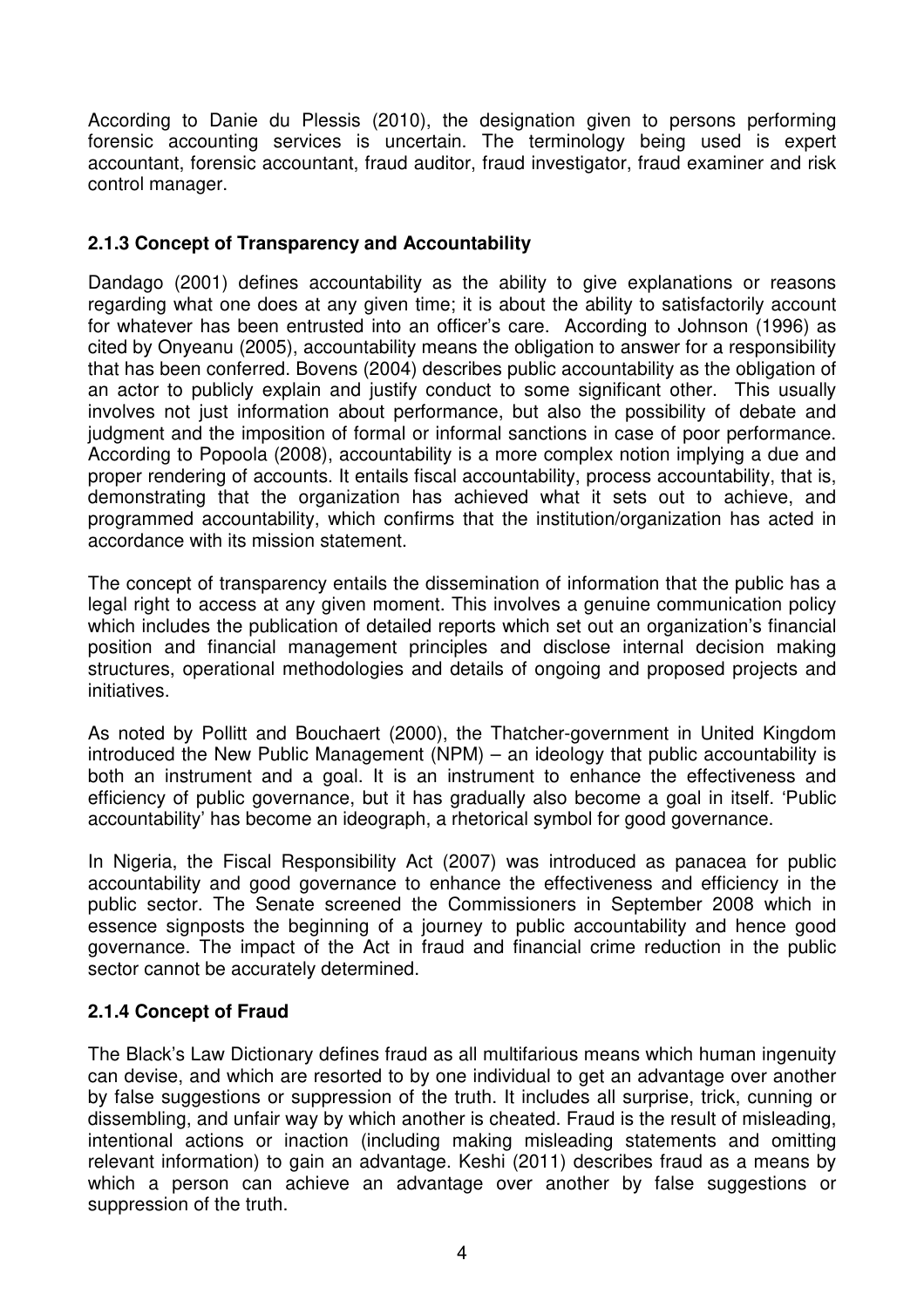Fraud evolves from numerous court decisions around the world. In Fomento (Sterling Area) Ltd v Selsdon Fountain Pen Co. Ltd, Lord Denning concluded that: **"**An Auditor has to be suspicious"…. and in order to perform his task properly he must come to it with an inquiring mind, that is, not suspicious of dishonesty or fraud, but suspecting that someone might have made a mistake somewhere and that a check must be made to ensure that there has been none".

Fraud can be defined as intentional misrepresentation by one person in order to gain an advantage over another. Fraud is costly and dangerous to the government activities in terms of economic development, human capital development, infrastructure and facilities, construction and roads. According to Wells (2005), fraud is chicanery and can be classified into two: (1) internal fraud normally committed by employees and officers of organizations, and (2) external fraud which is committed by organizations against persons, by persons against organizations, by organizations against organizations and by persons against persons. To expatiate on the concept of internal and external fraud, a banking executive filing a false report with Central Bank of Nigeria (CBN) or an insurance executive with the National Insurance Commission (NAICOM) - regulatory authority on insurance, is committing internal fraud.

#### **2.2 Differences between Forensic Accountants and Auditors**

Auditors may appear to exhibit a lack of sensitivity in discerning the telltale signs of fraud as a result of the much publicized scandals of Enron, WorldCom and others, yet, they are in no way inferior to forensic accountants in terms of their education, training, experience, and professionalism. In actual fact, there are many commonalities between the financial statement auditors and forensic accountants. Both are required to maintain a high degree of independence and objectivity; to be innovative; to avoid having any preconceptions and biases when evaluating evidence; to have in-depth knowledge of GAAP as well as general business practices and processes (Bologna, 1984). Although, financial statement auditors and forensic accountants share similar characteristics, the primary difference that separates them is their mission. The auditor's primary objective is to examine whether the company's reported financial statements, taken as a whole, are stated fairly in all material respects in conformity with GAAP. Their goal is to provide reasonable assurance that these statements are free from material misstatements (Rittenberg et al., 2008). Whereas, the objective of the forensic accountant is to detect fraud and a blood hunt who believes someone must have made an intentional mistake.

#### **2.3 Forensic Accountant Skills and Auditor Skills**

Forensic accountant skills represent a unique skill sets and techniques developed for the sole purpose of detecting the evidence of fraud (DiGabriele, 2008; Davis, Farrell & Ogilby, 2009), unlike a financial statement auditor whose skill sets are meant to provide reasonable assurance that the reported financial statements taken as a whole are stated fairly, in all material respects, in accordance with NSAs and IASs and are, therefore, free of material misstatement (Davia, 2000, ICAN, 2009). Specifically, it requires persons who are skilled in the application of investigative and analytical skills related to the areas of accounting records, gathering and evaluating financial statement evidence, interviewing all parties related to an alleged fraud situation, and serving as an expert witness in a fraud case (Hopwood et al., 2008; Rosen, 2006; Singleton et al., 2006).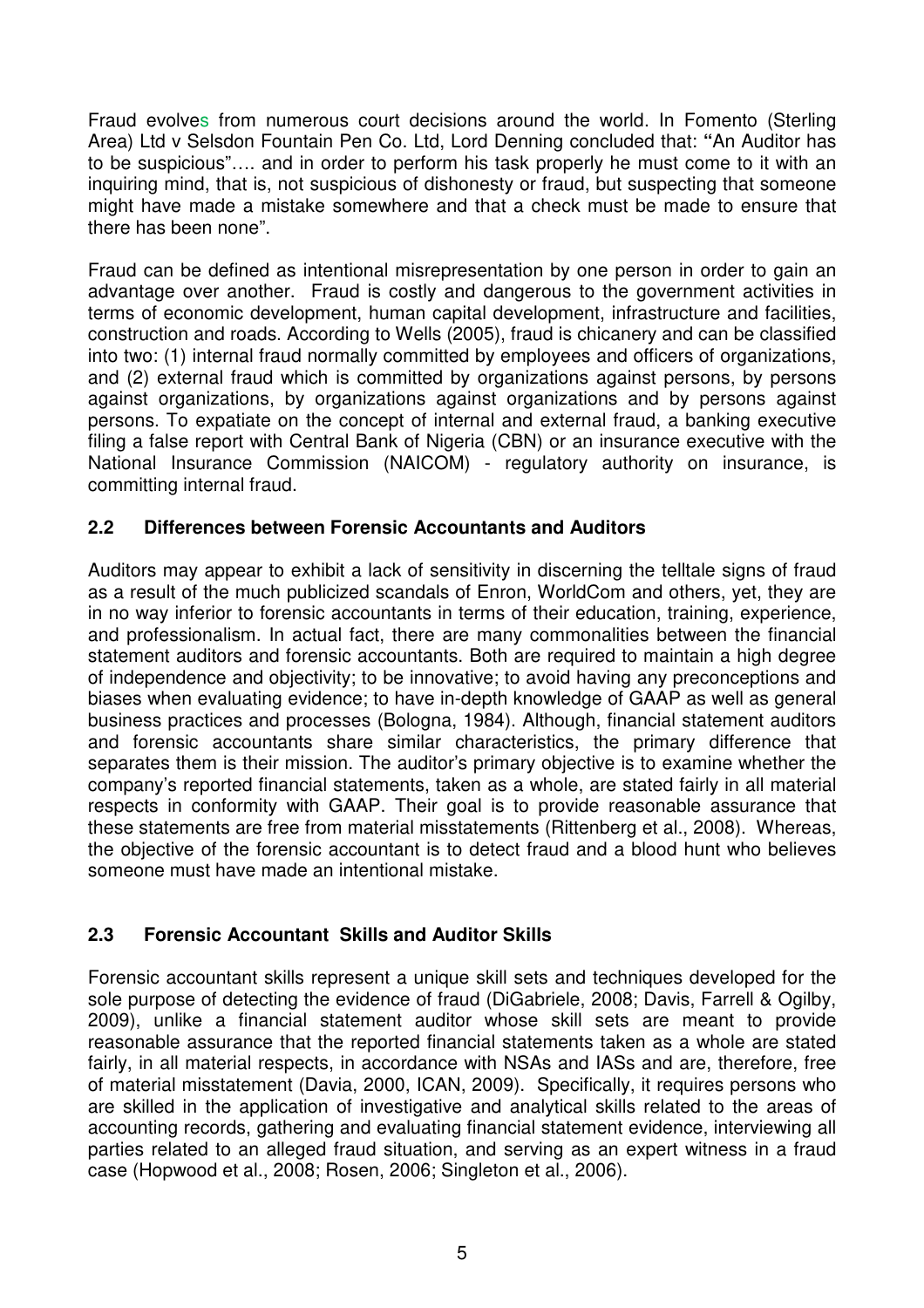The standard setters merely require auditors to be aware of the possibility of fraud in a financial statement audit (AICPA, 2002), and by extension this is not a guarantee or assurance that its responsibility includes fraud detection. Thus, it is hypothesized that:

H2:1 There is a significant relationship between fraud risk assessment task performance and forensic accountant skills than auditor skills.

# **2.4 Forensic Accountant Mindset and Auditor Mindset**

There is no doubt that differences exist between forensic accountant mindsets and auditor mindsets. A forensic accountant mindset represents a distinctive way of thinking about accounting records. Whereas, auditors think about the company's recorded transactions in terms of the availability, reliability of supporting documentations and the audit trail, they are not legally bound to authenticate accounting documentation (Chui, 2010; Wuerges, 2009). On the contrary, forensic accountant presumes that a perfect audit trail does not mean that the recorded transactions are free from fraud since fraud perpetrators often try to deceive auditors by leaving behind a seemingly legitimate audit trail. Needless to say that the auditor has immunity from the auditing standard which states "an audit rarely involves the authentication of documentation, nor is the auditor trained as or expected to be an expert in such authentication (PCAOB, 2007, pp. 447)".

Undoubtedly, forensic accountant thinking is based on authenticity of events and activities relating to accounting records (Singleton, et al., 2006; Singleton & Singleton, 2007). More importantly, forensic accountants are charged with the objective to make an absolute determination about the existence of fraud (Davia, 2000; Silverstone & Davia, 2005; Singleton, et al., 2006; Singleton & Singleton, 2007).

Previous research has shown that forensic accountants or fraud specialists are more sensitive and better able than auditors in discerning and discovering fraud in an audit when fraud is present (Boritz et al., 2008) and also that forensic accountants mindset is more significant than auditor mindset in fraud risk assessment task performance (Chui, 2010). Thus, the following is hypothesized that:

H2:2 There is a significant relationship between fraud risk assessment task performance and forensic accountant mindset than auditor mindset.

# **2.5 Fraud Risk Assessment**

Fraud risk assessment sets the tone of the audit. The financial statement auditor must design appropriate audit procedures in order to assess the risk of material misstatements due to fraud or error. This clearly shows that fraud risk assessment has a direct relationship with the audit.

According to International Standard on Auditing (ISA) No. 330 and NSA No. 11, *Auditors procedures in response to assessed risk*, it is the responsibility of the auditors to select appropriate procedures based on the auditor's judgment, including the assessment of the risks of material misstatement of the financial statements, whether due to fraud or error. In making those risk assessments, the auditor considers internal control relevant to the entity's preparation and fair presentation of the financial statements in order to design audit procedures that are appropriate in the circumstances, but not for the purpose of expressing an opinion on the effectiveness of the entity's internal control (IFAC, 2010; PCAOB, 2007)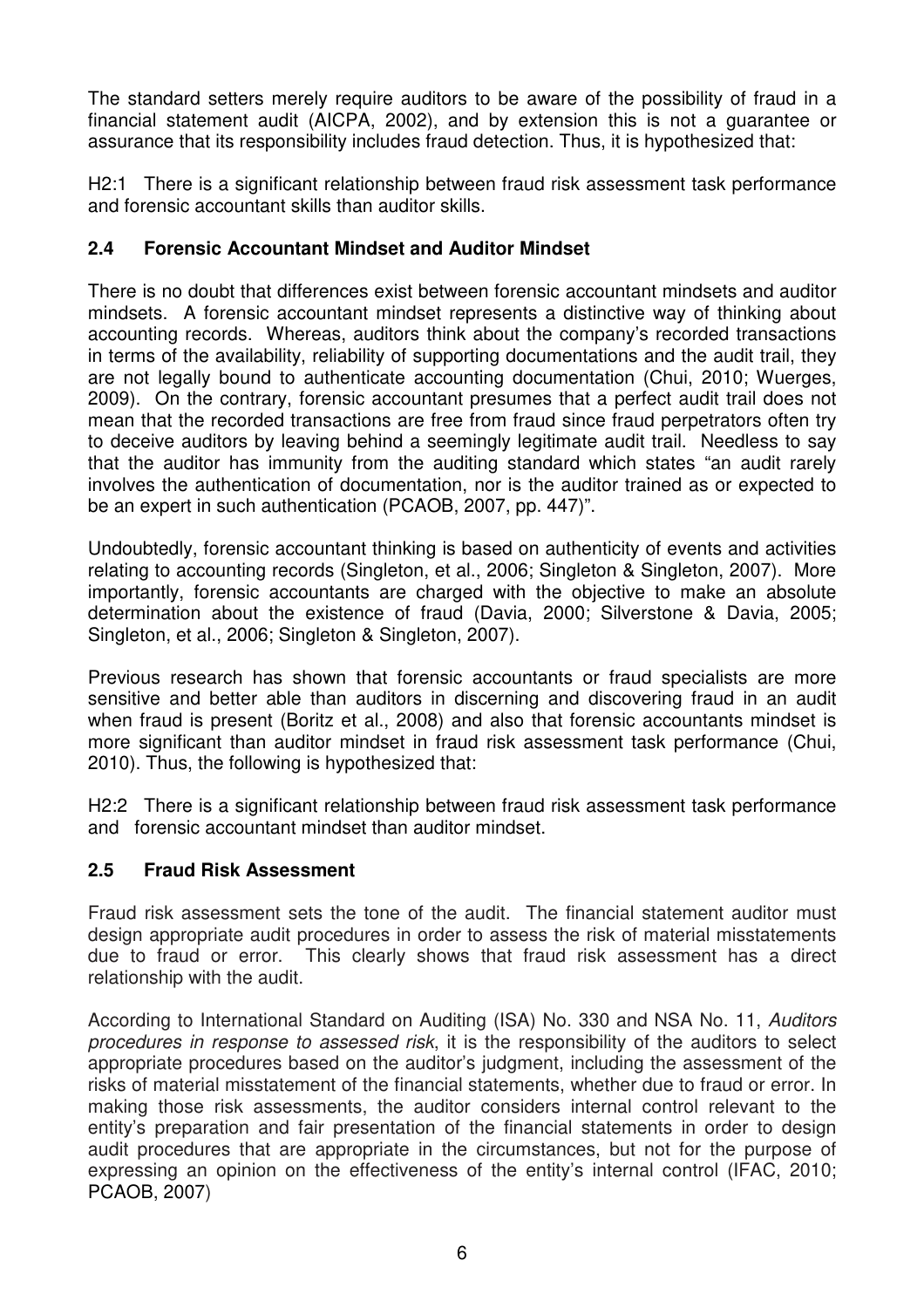Additionally, Asare and Wright (2004) examine the impact of alternative risk assessment standard risk checklist versus no checklist and program development (standard program versus no program) tools on two facets of fraud planning effectiveness: (1) the quality of audit procedures relative to a benchmark validated by a panel of experts, and (2) the propensity to consult fraud experts. It was discovered that auditors who embraced the use of the standard risk checklist according to SAS No. 82, the predecessor to SAS No. 99 made lower risk assessments than those without a checklist. Hence, the use of the checklist was associated with a less effective diagnosis of fraud which suggests that fraud risk assessment was not associated with the planning of effective fraud procedures but was directly attached to the desire for consultation with fraud specialists or forensic accountants.

Similarly, Wilks and Zimbelman (2004) examine whether a fraud-triangle decomposition of fraud-risk assessments (that is, separately assessing attitude, opportunity, and incentive risks prior to assessing overall fraud risk) increases auditors' sensitivity to opportunity and incentive cues when perceptions of management's attitude suggest low fraud risk in an experiment with 52 practicing audit managers. The findings from their study indicate that auditors who decompose fraud-risk assessments are more sensitive to opportunity and incentive cues when making overall assessments than auditors who simply make an overall fraud-risk assessment.

Auditors are generally poor assessors of fraud risk assessment (Joyce & Biddle, 1981; Hackenbrack, 1992; Knapp & Knapp, 2001). Hence, the pronouncement evokes reaction from some accounting researchers towards improving auditors' fraud risk assessment. For instance, research studies have evaluated the use and effectiveness of symptoms of fraud questionnaires (Albrecht and Romney, 1986; Pincus, 1989; Asare & Wright, 2004), the use of empirically derived fraud risk models (Hansen, et al., 1996; Skousen & Wright, 2006; Tseng & Chang, 2006), and the alternative methods to improve auditors fraud risk assessment performances (Jiambalvo & Waller, 1984; Wilks & Zimbelman, 2004; Bamber, et al., 2008). Hence, this study focuses on fraud risk assessment as literature on fraud related research is broad (Chui, 2010) and some areas may not be relevant to the public sector environment under consideration.

It is evident that fraud risk assessment has a direct impact on the auditors' ability to detect fraud since it is the bedrock of the audit as it helps the auditors to determine the extent and nature of subsequent audit procedures (Wuerges, 2009; Chui, 2010). Figure 3.1 illustrates the conceptual framework.

#### **2.6 Impact of Forensic Accountant Mindset and Auditor Mindset on Task Performance Fraud Risk Assessment**

The first theoretical linkage in this research framework represents the prediction that mindsets (forensic accountant or auditor) have a direct impact on fraud-related task performance (fraud risk assessment). Prior literature shows that a simple difference in mindsets can yield substantial performance differences as well as impact persons' confidence, determination, and commitment to accomplish decision making task (Gollwitzer, 1990; Brandstatter & Frank, 2002). In the context of this study, a forensic accountant mindset differs from an auditor mindset in terms of purpose, frequency, scope and objective.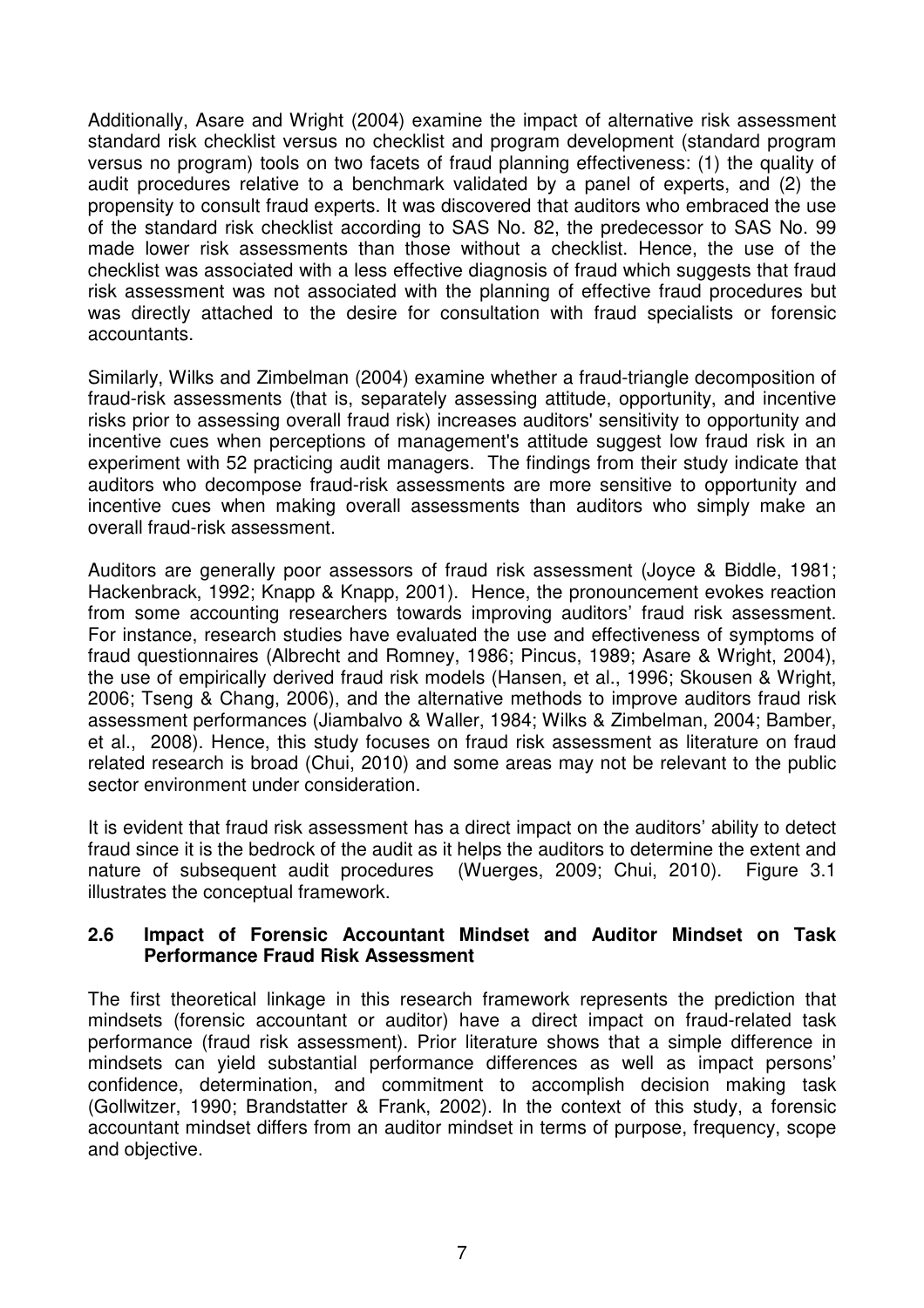Forensic accountants are to carry out deep investigation and to decide whether fraud exists, the perpetrators, and remedial action. Auditors, on the other hand, are to determine the fairness of reported financial statements taken as a whole. While auditors are required to exercise professional skepticism in their consideration of fraud, they have been criticized for being creatures of habit and are not good at thinking outside the box (Sickinger, 1995; PCAOB, 2007).

Given the forensic accountant mindsets, this study affirms that forensic accountants may have the tendency to assess all fraud risk factors at a higher level than auditors. Thus, while persons who possess forensic accountant mindsets are more likely to assess fraud risk effectively in the high and low fraud risk condition than persons who possess auditor mindsets. Thus, it is hypothesized that:

H2:3 Persons who possess the forensic accountant mindsets will assess the risk of fraud and white collar crime higher in both high and low fraud risk conditions than persons who possess the auditor mindsets.

#### **2.7 Impact of Forensic Accountant Skills and Auditor Skills in Task Performance Fraud Risk Assessment**

The second theoretical linkage in this research framework epitomizes the likelihood that skills (forensic accountant or auditor) have direct influence on fraud-related task performance (fraud risk assessment). Prior literature shows that any additional difference in skills can yield substantial performance differences as well as influence persons' confidence, determination, and commitment to accomplish the decision making task (DiGabriele, 2008; Davis et al., 2009). In the context of this study, a forensic accountant skills differ from an auditor skills in terms of identifying crime because the perpetrators have concealed their activities through a series of complex transactions (Brooks, Riley & Thomas, 2005, DiGabriele, 2008). As noted by the American Institute of Certified Public Accountants (AICPA, 2004), the use of forensic accounting procedures to detect financial reporting fraud should be increased. While forensic accountants play a major role in government by looking for signs of suspicious financial activity and fraud by persons and businesses, the financial auditors are not expected to look for any symptoms of fraud.

This study affirms that forensic accountants may have the tendency to assess all fraud risk factors at a higher level than auditors. This is so when adequate and proper consideration is given to the forensic accountant specialized skills such as information technology skills, auditing skills, investigative skills (theories, methods and patterns of fraud abuse), communication skills, legal system and court procedural skills, and technology skills (Harris & Brown, 2000; Messmer, 2004; DiGabriele, 2008; Hopwood et al., 2008; Davis et al., 2009). Thus, persons who possess forensic accountant skills are more likely to assess fraud risk task performance effectively in the high and low fraud risk conditions than persons who possesses auditor skills. Thus, it is hypothesized that:

H2:4 Persons who possess the forensic accountant skills will assess the risk of fraud and white collar crime higher in both high and low fraud risk conditions than persons who possess the auditor skills.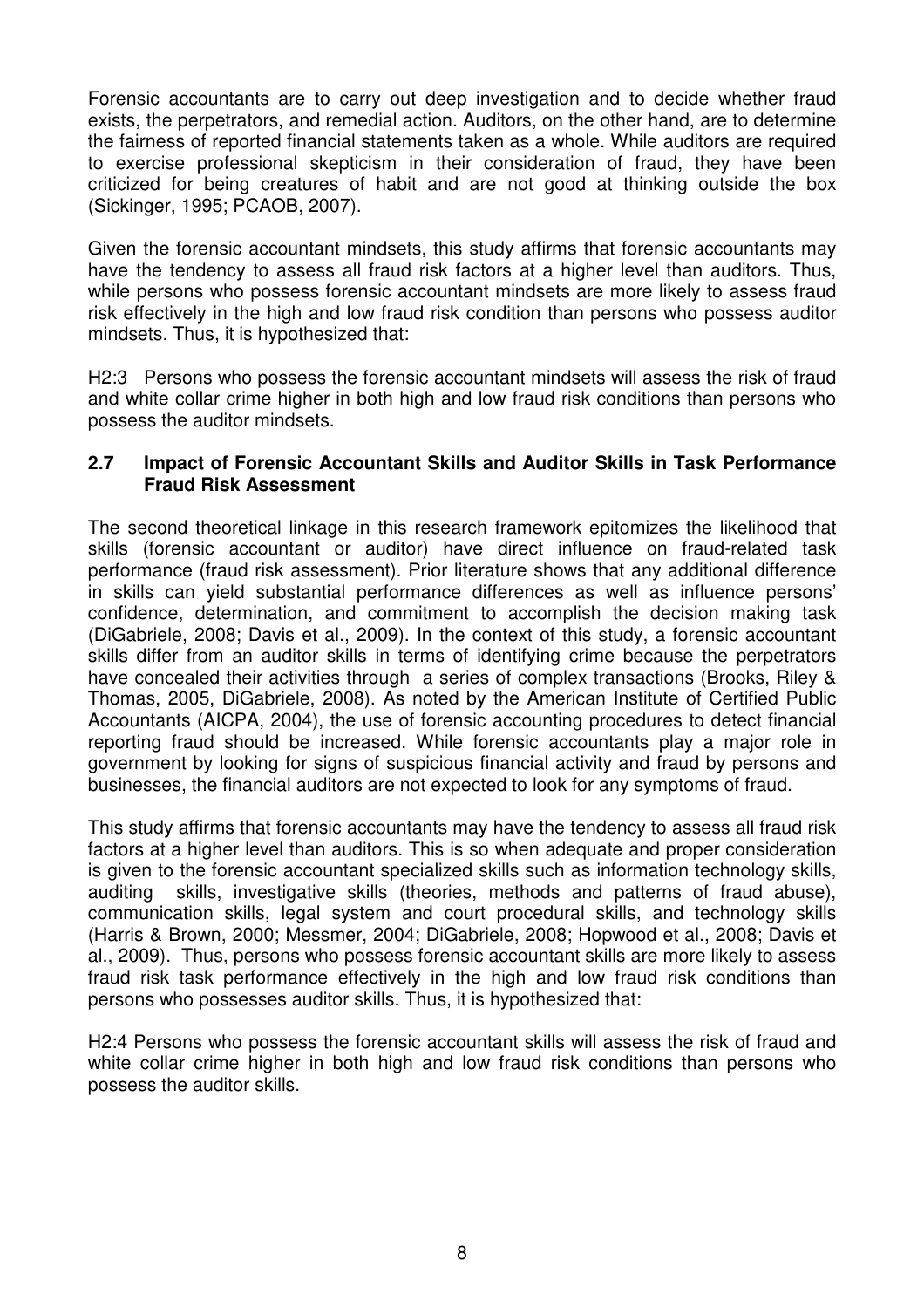# **3. Conceptual Framework**

Figure 3.1 below summarizes earlier literature and illustrates the conceptual framework of task performance fraud risk assessment on forensic accountant and auditor skills and mindset in the Nigerian public sector. The assessment of fraud risks by utilizing the forensic accountant skills and mindset may have the tendency to engender higher task performance than the auditor skills and mindset.

Figure 3.1: Task Performance fraud risk assessment of Skills and Mindsets model



# **4. Conclusion**

This paper discusses on the forensic accountant skills and mindsets and auditor skills and mindsets in the public sector environment based on the extant literature on skills and mindsets (forensic accountant and auditor) as exogenous variables, and task performance fraud risk assessment as the endogenous variable.

This study found out from the extant literature of the previous piecemeal studies that the impact of skills and mindset on fraud risk assessment task performance (forensic accountant and auditor) in the public sector in Nigeria cannot be overlooked. Thus, there is a need for a holistic approach to examine the impact of skills and mindset (forensic accountant and auditor) on fraud risk assessment task performance. Any holistic study which is intended to reduce fraud and other fraud related crimes would be greatly desired, timely, and relevant especially in the Nigerian public sector.

# **References**

- Adams, RA 2004, "Public Sector Accounting and Finance Made Simple" 3<sup>rd.</sup> Edition, 2004.
- Adebisi, FA 2011, Audit, Investigation and Forensics Similarities and Differences. Institute of Chartered Accountants of Nigeria: Forensic, Audit & Investigation Faculty, February.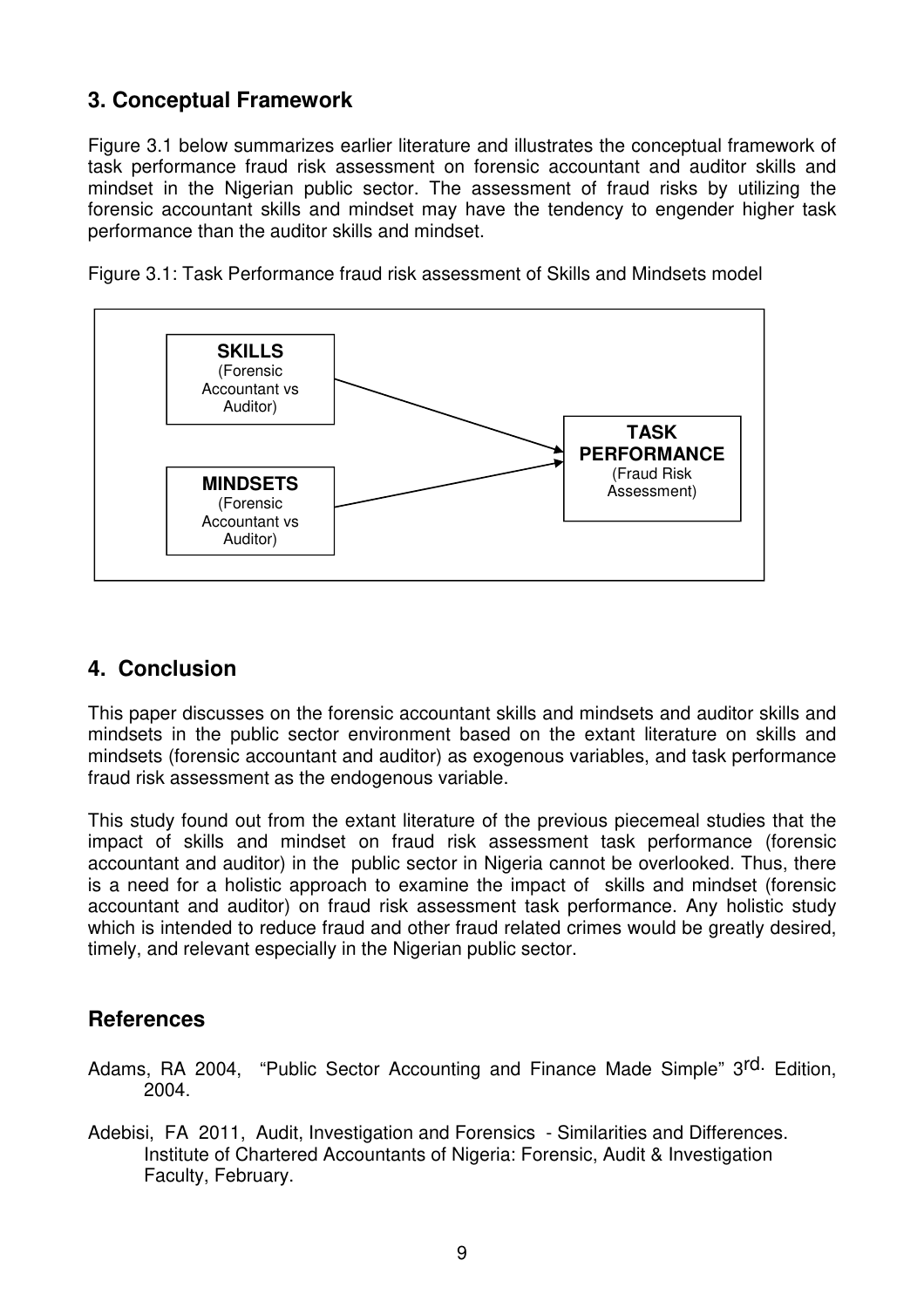- Advance Fee Fraud and Other Related Offences Act 1995, Federal Ministry of Information, Nigeria.
- Albrecht, WS and Romney, MB 1986, "Red-flagging Management Fraud: A Validation." *Advances in Accounting* 3: 323-333.
- American Institute of Certified Public Accountants 2002, Statement on Auditing Standards (SAS) No. 99, Consideration of Fraud in a Financial Statement Audit (AICPA, Professional Standards, vol. 1, AU Sec. 316.50): American Institute of Certified Public Accountants.
- Asare, SK and Wright, AM 2004, "The Effectiveness of Alternative Risk Assessment and Program Planning Tools in a Fraud Setting". *Contemporary Accounting Research*  21 (2): 325-352.
- Auditors-General for the Federation and State Auditors-General, "Nigeria Public Sector Auditing Standard", 1997.
- Bamber, EM, Carpenter, TD and Hammersley, JS 2008, "The Influence of Documentation Specificity and Fraud Risk Priming on Auditor Fraud Judgments and Evidence Evaluation Decisions." Working Paper: University of Georgia.210
- Bammeke, SA 2008, Public Sector Accounting and Finance for Decision Making. Lagos, Sab & Associates Limited.
- Boleigha, P 2011, Meaning of Forensic. Institute of Chartered Accountants of Nigeria: Forensic Audit & Investigation Faculty.
- Bologna, GJ 1984, *Corporate Fraud: The Basics of Prevention and Detection.* Stoneham, MA: Butterworth Publishers.
- Bolutife, OL 2011, Types of Engagement for Forensic Accountants. Institute of Chartered Accountants of Nigeria: Forensic Audit & Investigation Faculty.
- Boritz, JE, Kotchetova, N and Robinson, LA 2008, "Planning Fraud Detection Procedures: Fraud Specialists vs. Auditors." Working Paper: University of Waterloo.
- Chui, L 2010, An experimental examination of the effects of fraud specialist and audit mindsets on fraud risk assessments and on the development of fraud-related problem representations. ProQuest LLC, UMI 3436520, 789 East Eisenhower Parkway, USA
- Dandago, KI 2001, Financial Accounting Simplified. (2<sup>nd</sup> Ed., p. 143). Kano, Nigeria: Adamu Joji Publishers.
- Danie du Plessis 2010, Director Forensic Accounting Unit, University of Pretoria, South Africa.
- Daniel, GI 1999, Public Sector Accounting, Ahmadu Bello University Press, Zaria, Kaduna.
- Davia, HR 2000, *Fraud 101: Techniques and Strategies for Detection*. New York, NY: John Wily and Sons, Inc.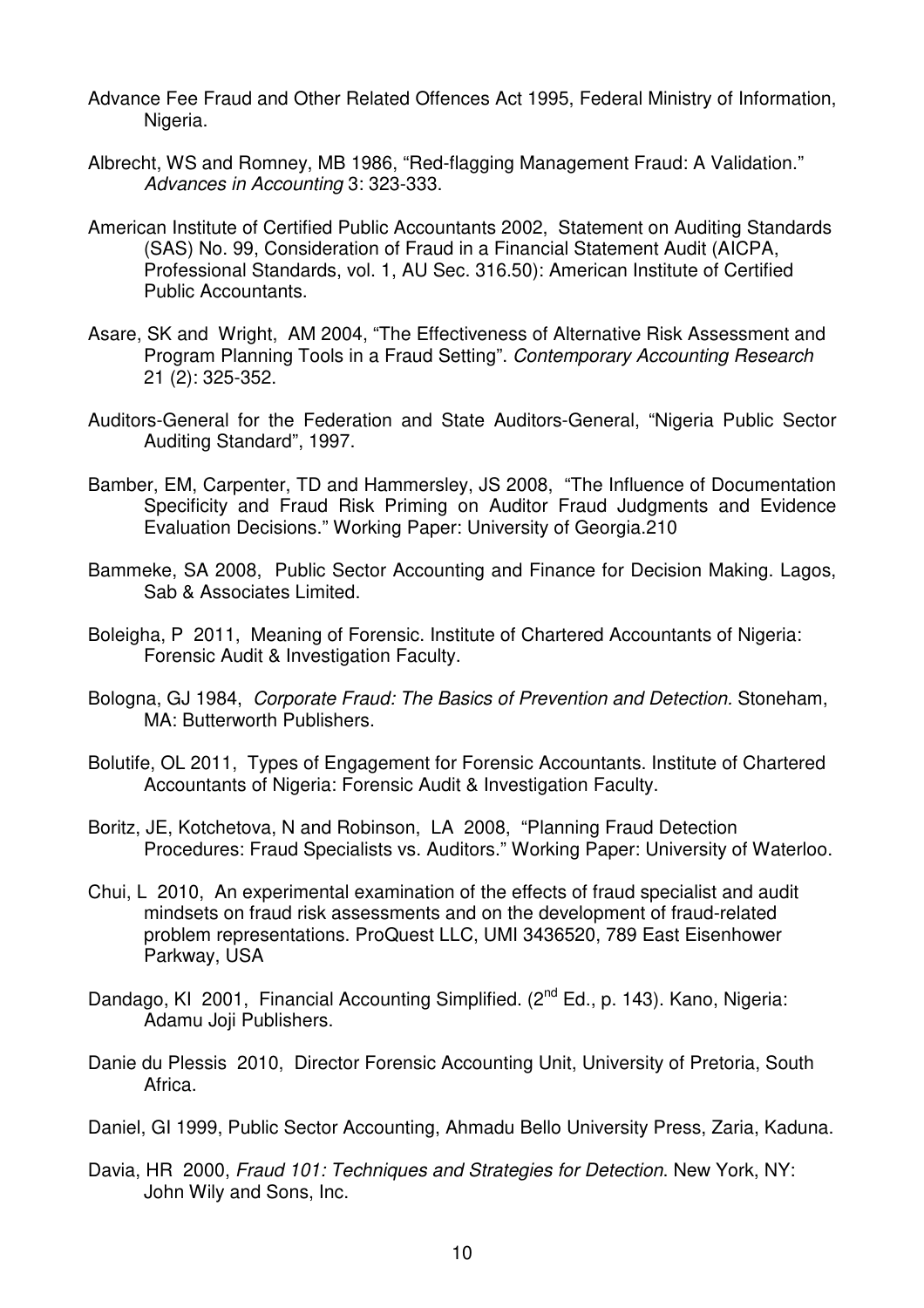- Davis, C, Farrell, N, and Ogilby, S 2009, Characteristics and skills of the Forensic Accountant. American Institute of certified Public Accountants FVS section.
- DiGabriele, JA 2008, An Empirical Investigation of the Relevant Skills of Forensic Accountants. Journal of Education for Business. p. 331-338.

Due Process Budgeting Circular of Year 2002, Federal Ministry of Information, Nigeria

- Economic and Financial Crime Commission, Act. (EFCC 2011, 2012). Federal Ministry of Information, Nigeria
- Finance (Control and Management) Act 1958,. Federal Ministry of Information, Nigeria
- Hackenbrack, K 1992, "Implications of Seemingly Irrelevant Evidence in Audit Judgment." *Journal of Accounting Research* (Spring): 54-76.
- Hassan, MM 2001, *Government Accounting,* Lagos, Nigeria: Malthouse Press Limited
- Hopwood, WS, Leiner, J and Young, GR 2008, *Forensic Accounting*. New York, NY: McGraw-Hill/Irwin, http://www.acfe.com/about/press-release.asp?copy=10-12-2005
- Independent Corrupt Practices (Establishment), Act 2000, Federal Ministry of Information, Nigeria.
- International Accounting Education Standard Board (IES 8, 2006)
- International Public Sector Accounting Standard Board 2012
- Jiambalvo, J and Waller, W 1984, "Decomposition and Assessments of Audit Risk." *Auditing: A Journal of Practice and Theory* 3 (2): 80-88.
- Johnson, El 1996, Public Sector Accounting and Financial Control, (2<sup>nd</sup> Ed. P. 79). Surulere, Lagos: Financial Training Centre.
- Joyce, E and Biddle, G 1981, "Anchoring and Adjustment in Probabilistic Inference in Auditing." *Journal of Accounting Research* 19: 120-145.
- Keshi, ON 2011, Nature and Taxonomy of Fraud. Institute of Chartered Accountants of Nigeria Forensic Audit & Investigation Faculty, March.
- Knapp, CA and Knapp, MC 2001, "The Effects of Experience and Explicit Fraud Risk Assessment in Detecting Fraud with Analytical Procedures." *Accounting, Organizations and Society* 26: 25-37.

Money Laundering Act, 1995. Federal Ministry of Information, Nigeria

Pincus, KV 1989, "The Efficacy of a Red Flags Questionnaire for Assessing the Possibility of Fraud." *Accounting, Organizations and Society* 14 (1/2): 153-163.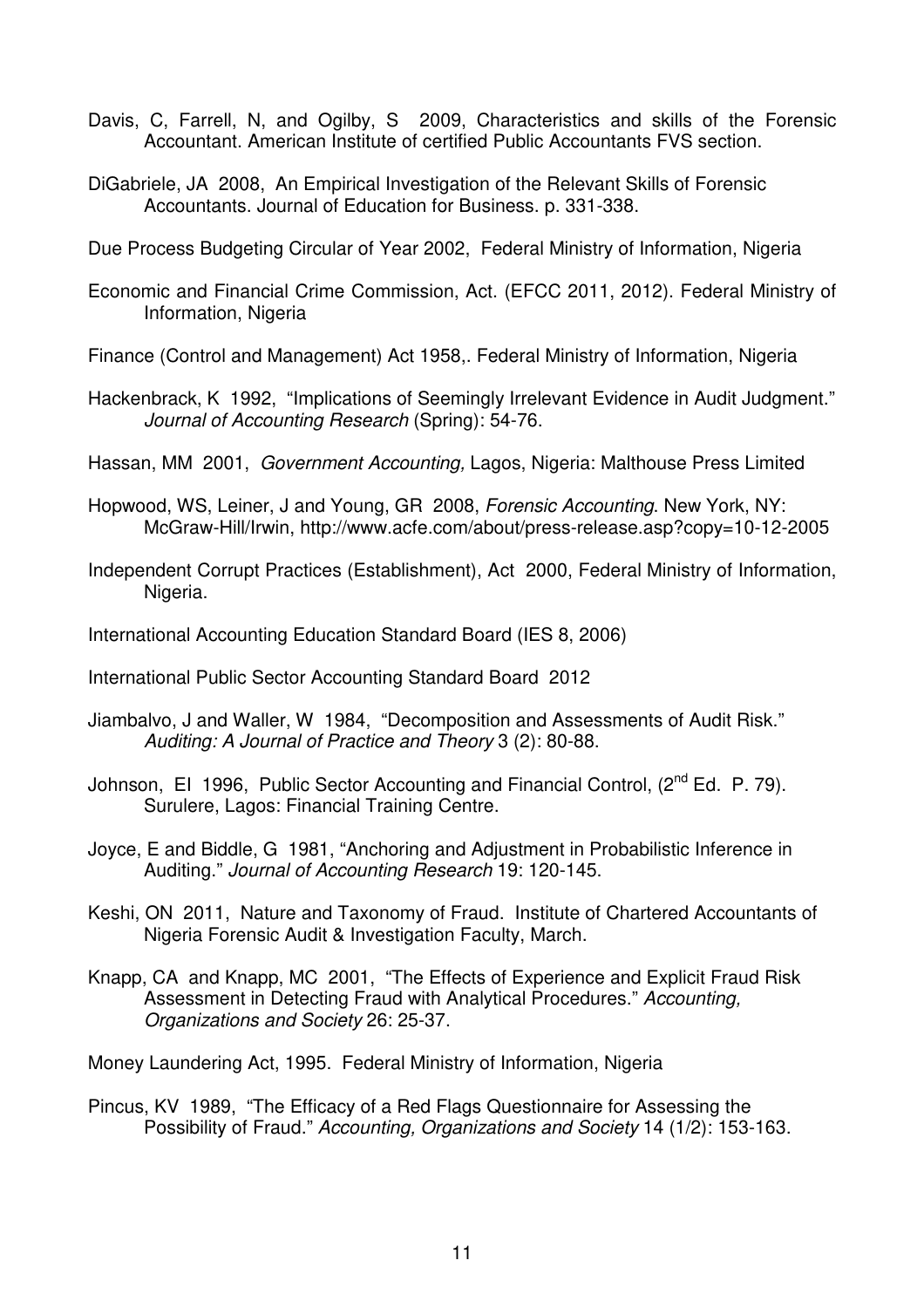- Popoola, OMJ 2008, "Update on Auditing and Ethical Standards", Institute of Chartered Accountants of Nigeria, Executive Mandatory Continuing Professional Education Program (EMCPE), Lagos, Nigeria.
- Rittenberg, LE, Schwieger, BJ and Johnstone, KM 2008, *Auditing: A Business Risk Approach*. 6th Ed. Mason, OH: Thomson Higher Education.
- Rose, J, McKay, MB and Norman, CS 2009, "Designing Decision Support Systems to Promote the Acquisition of Expertise." Working Paper: Southern Illinois University Carbondale.
- Rosen, LS 2006a, "CAP Forum on Forensic Accounting in the Post-Enron World Forensic Accounting: Where and When Headed?" *Canadian Accounting Perspectives* 5 (2): 257-264.
- Silverstone, H and Davia, HR 2005, *Fraud 101: Techniques and Strategies for Detection*. 2nd Ed. Hoboken, NJ: John Wily and Sons, Inc.
- Singleton, TW and Singleton, AJ 2007, "Why Don't We Detect more Fraud?" *Journal of Corporate Accounting and Finance* 18 (4): 7-10.
- Singleton, TW, Singleton, AJ, Bologna, GJ and Lindquist, RJ 2006, *Fraud Auditing and Forensic Accounting*. 3rd Ed. Hoboken, NJ: John Wiley and Sons, Inc.
- Skousen, CJ and Wright, CJ, 2006, "Contemporaneous Risk Factors and the Predication of Financial Statement Fraud." Working Paper: University of Texas at Arlington.
- The Audit Ordinance of 1956, Federal Ministry of Information, Nigeria.
- The Committee of Sponsoring Organizations of Treadway Commission (COSO), 2011.
- The Constitution of the Federal Republic of Nigeria, 1999; Federal Ministry of Information, Nigeria.
- The Finance (Control and Management) Act Cap 144 LFN 1990 (as amended), Federal Ministry of Information.
- The Fiscal Responsibility Act 2007, Federal Ministry of Information, Nigeria
- The Independent Corrupt Practices Commission Act 2000, Federal Government Press, Nigeria.
- The Institute of Chartered Accountants of Nigeria 2009, Public Sector Accounting Study Pack. VI Publishers, Lagos, Nigeria
- The National Fraud Authority Annual Fraud 2011, "Fighting fraud together: the strategic plan to reduce fraud".
- Tseng, YC and Chang, RD 2006, "Effects of a Decision Aid for the Assessment of Fraudulent Financial Reporting: An Application of SAS No. 82." *Journal of Business and Economics Research* 4 (9): 57-65.